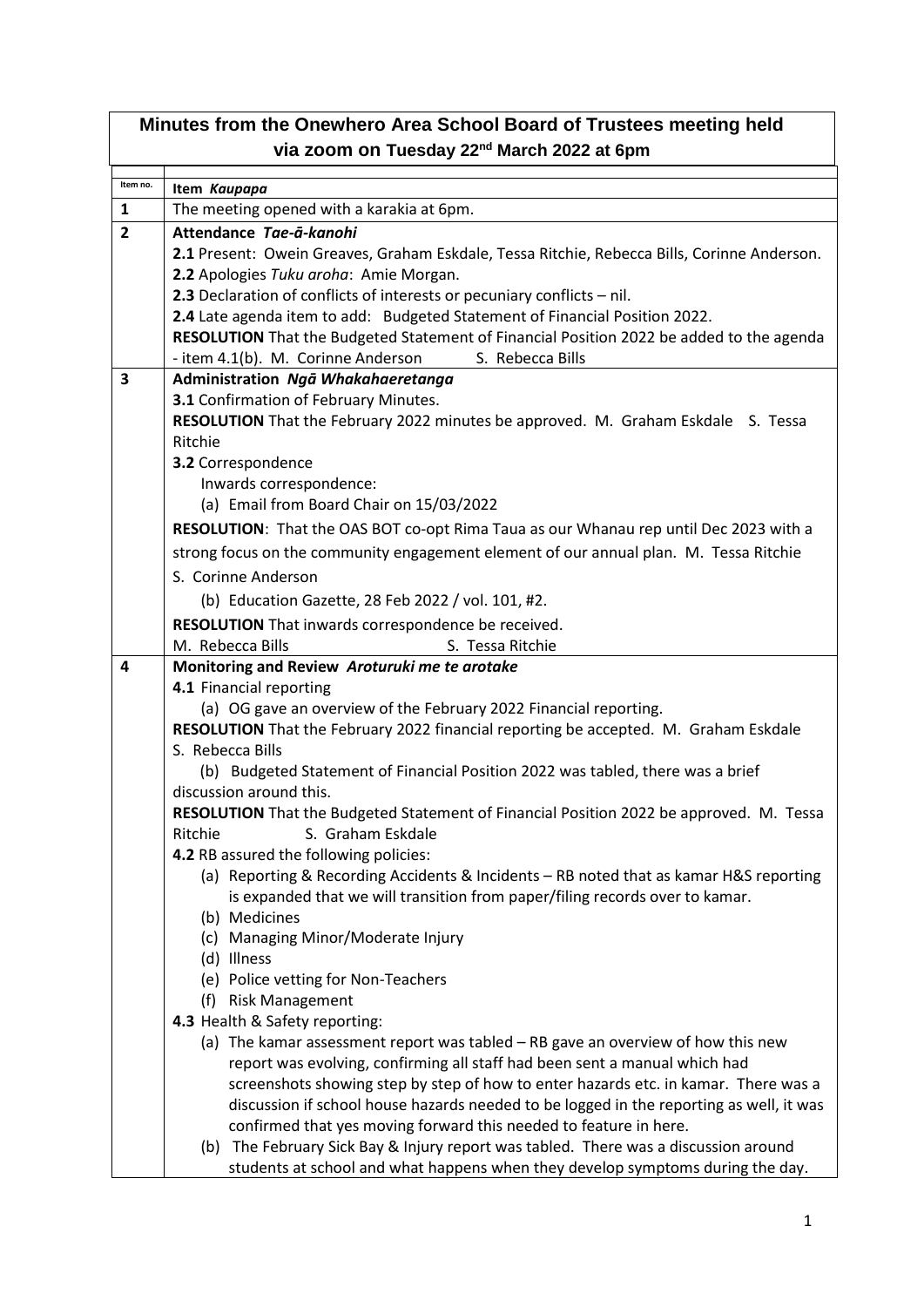| RB gave an overview of this and how the process does not involve the student going<br>to sick bay where there may be students receiving first aid etc.<br>4.4 Overnight & potentially hazardous activities / trip proposals: |  |
|------------------------------------------------------------------------------------------------------------------------------------------------------------------------------------------------------------------------------|--|
|                                                                                                                                                                                                                              |  |
|                                                                                                                                                                                                                              |  |
|                                                                                                                                                                                                                              |  |
| (a) Te Aroha Invitational volleyball tournament 20-22 <sup>nd</sup> April. RB advised that this is a trip                                                                                                                    |  |
| that has been done before.                                                                                                                                                                                                   |  |
| (b) Student Leaders Camp (Great Barrier) 25-29 April. There was a discussion around                                                                                                                                          |  |
| what things were in place if a student was to get Covid whilst on the camp and what                                                                                                                                          |  |
| procedures would be in place. RB & TR advised that fundraising for this camp had                                                                                                                                             |  |
| been given approval to continue through to the end of term 3. At that point any                                                                                                                                              |  |
| shortfall from the actual cost of the camp and funds raised would then fall on the                                                                                                                                           |  |
| parents to cover which has been communicated/agreed to.                                                                                                                                                                      |  |
| RESOLUTION: That the above overnight trip proposals be approved. M. Graham Eskdale                                                                                                                                           |  |
| S. Corinne Anderson                                                                                                                                                                                                          |  |
| 4.5 The Action list reporting from the February meeting was tabled.                                                                                                                                                          |  |
| (a) There was a discussion around the timing of the student survey around subject                                                                                                                                            |  |
| choices. It was agreed that this should happen at the beginning of term 2 when more                                                                                                                                          |  |
| senior students would be back on site.                                                                                                                                                                                       |  |
| (b) There was a discussion around the new kamar H&S reporting, TR advised that regular                                                                                                                                       |  |
| reminders were going to staff, RB confirmed that staff had had a manual provided as                                                                                                                                          |  |
| well to ensure everyone knew how to use the system.                                                                                                                                                                          |  |
| (c) TR advised that the subject time for assemblies best be implemented once school                                                                                                                                          |  |
|                                                                                                                                                                                                                              |  |
| wide gatherings can happen. At present assemblies are being held virtually. This will                                                                                                                                        |  |
| be reviewed with changes to covid requirements.                                                                                                                                                                              |  |
| 4.6 General:                                                                                                                                                                                                                 |  |
| (a) The March 2022 roll return submitted to MOE was tabled. RB gave a brief overview of                                                                                                                                      |  |
| the document and how the numbers related to funding. There was a discussion                                                                                                                                                  |  |
| around the roll numbers and low student numbers coming through the junior school                                                                                                                                             |  |
| which had been flagged at the February meeting.                                                                                                                                                                              |  |
| 5<br>Strategic decisions Whakatau rautaki                                                                                                                                                                                    |  |
| (a) Safety Management System - no changes to this policy were identified.                                                                                                                                                    |  |
| (b) Risk Management - no changes to this policy were identified.                                                                                                                                                             |  |
| (c) Hazard Register and Audit - it was noted that the reference to Safe365 needed to be                                                                                                                                      |  |
| updated as this was no longer used.                                                                                                                                                                                          |  |
| (d) Health & Safety Induction - no changes to this policy were identified.                                                                                                                                                   |  |
| (e) Visitors EOTC Supervision policy - TR discussed a proposed amendment to the                                                                                                                                              |  |
| overnight supervision statement which currently read 'On overnight trips, a male and                                                                                                                                         |  |
| a female staff member or volunteer must be available at all times for overnight                                                                                                                                              |  |
| supervision if the event includes both male and female students'. There was a                                                                                                                                                |  |
| discussion around why a change was required and alternatives suggested.                                                                                                                                                      |  |
| RESOLUTION: The Board agree to update the wording in this policy to 'On overnight trips it is                                                                                                                                |  |
| preferred that a male and female staff member or volunteer will be available at all times if the                                                                                                                             |  |
| event includes both male and female students. Where this is not possible or difficult to staff,                                                                                                                              |  |
| approval must be sought and given from the EOTC Coordinator and Principal'.                                                                                                                                                  |  |
| M. Owein Greaves<br>S. Graham Eskdale                                                                                                                                                                                        |  |
| 6<br>Strategic discussions Ngā kōrerorero rautaki                                                                                                                                                                            |  |
| (a) The Principal's report was tabled. RB tabled that the conferences that were to be held                                                                                                                                   |  |
| at the marae could not happen due local maraes being closed at present. RB gave                                                                                                                                              |  |
| some examples of actions that had started towards goals however had not been able                                                                                                                                            |  |
| to be completed in the scheduled timeframe due to the impact of Covid on school /<br>staff. There was a discussion around the wellbeing actions. It was asked if a review of                                                 |  |